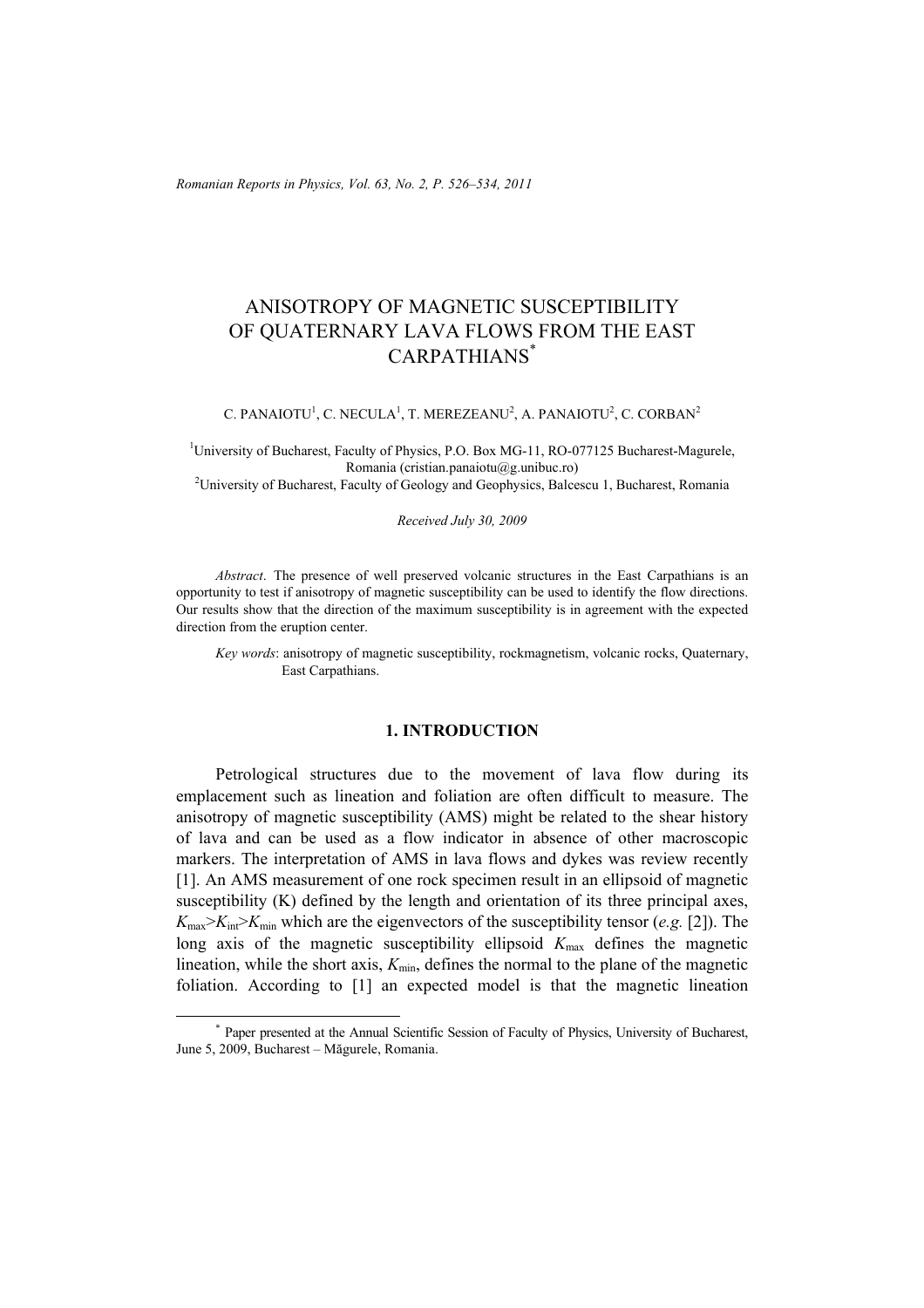coincides to the flow directions while the  $K_{\text{min}}$  is perpendicular to the surface of the flow. This model is called normal fabric. However, for highly magnetic rocks in which AMS is principally carried by ferromagnetic minerals, various factors could complicate the interpretations of the data: (1) the presence of the single domain (SD) magnetite grains with shape anisotropy leads to an inverse susceptibility fabrics; (2) interaction between magnetic grains; (3) variation of strain in a viscous magma; (4) post-flow alteration or tectonic stresses [3].

In this contribution we report AMS from lava flows erupted in the last 2.7 Ma in the Southern Harghita Mountains (East Carpathians). The relative well preserved volcanic structures in this area create an opportunity to test if flow directions can be deduced from geographically distributed sampling sites.

# **2. GEOLOGICAL SETTING AND METHOD**

The oriented samples were collected from 24 sites (Table 1) distributed in various volcanic rocks from the South Harghita Mountains (andesites, dacites and shoshonites). They were obtained using a portable drill and oriented using both a magnetic and solar compass. The location of each site was determined with a GPS Magellan 600. Geological information about the sampling area can be found in [4]. The age of the sampled volcanic edifices are: (1) 2.7–2.2 Ma for the Cucu volcano [4]; (2) 2.4–1.5 Ma for the Pilişca Volcano [5, 6]; (3) 2.2–1.4 Ma for the Malnaş and Bixad domes [5]; 0.56 Ma for the sampling sites in the Ciumadu volcanio [4].

In laboratory standard 25×22mm cylinder specimens were cut from each sample. Magnetic mineralogy was identified at each site using the variation of magnetic susceptibility (MS) with the applied field and temperature. Field dependence was measured with a MFK1-A kappabridge (AGICO) applying a field variation between 5A/m and 700 A/m. The thermal change of the magnetic susceptibility during a heating-cooling cycle from room temperature to 700°C in argon was investigate using an AGICO CS-3 apparatus coupled to the MFK1 kappabridge. To determine the magnetic state of the AMS carriers we used hysteresis parameters and the First Order Reversal Curves (FORC) obtained using a Micromag VSM model 3900 [7]. The AMS of each specimen was determined using the spinning method with the MFK1-A kappabridge in a magnetic field of 200 A/m and a frequency of 976 Hz. The analysis of the AMS data was performed using the Anisoft 4.2 software and temperature dependence of magnetic susceptibility was analysed using the Cureval 8.0 software. FORC diagrams were obtained using the FORCinel algorithm [8].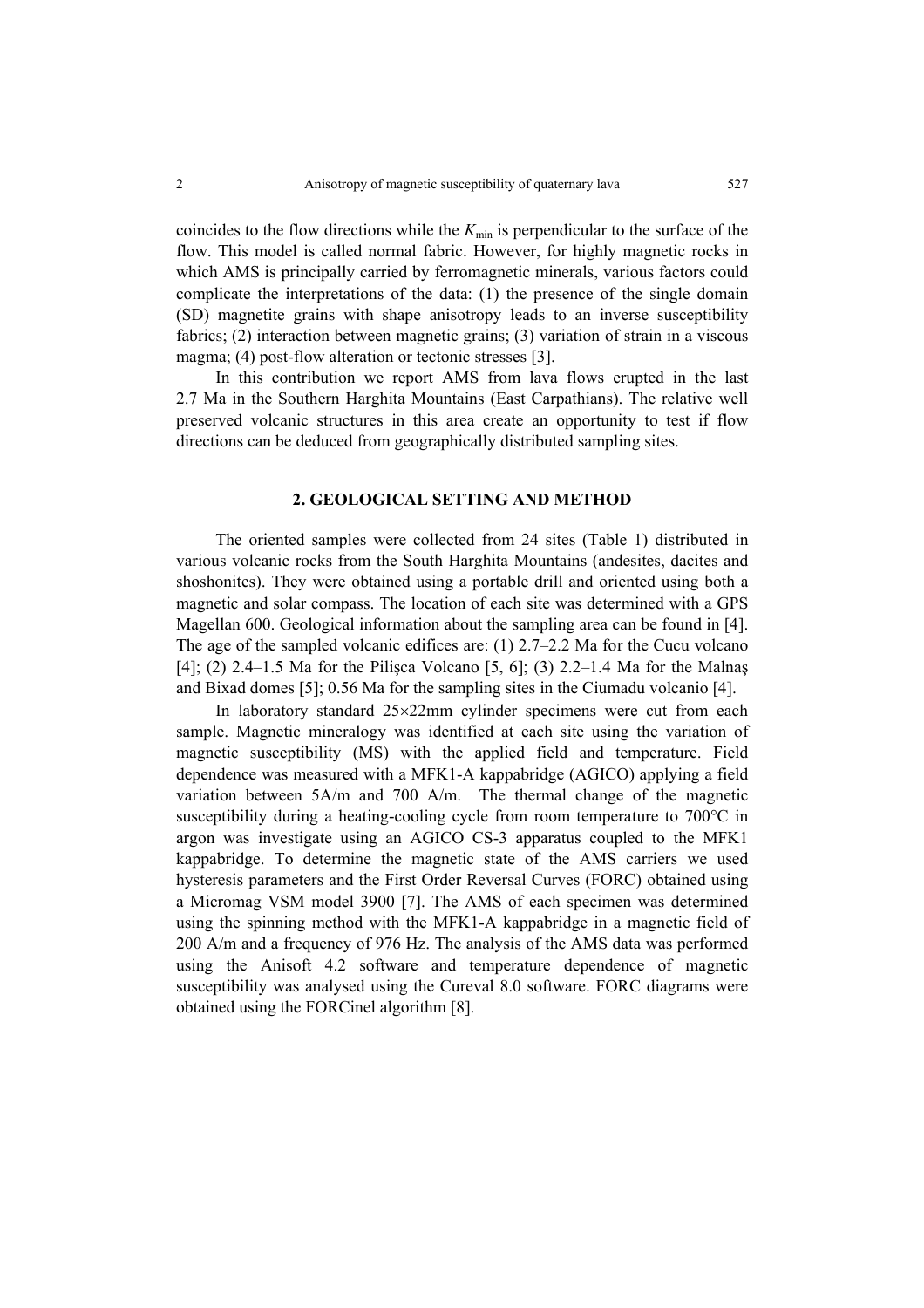#### **3. RESULTS**

### 3.1. IDENTIFICATION OF AMS CARRIER

Low field variation of magnetic susceptibility was investigated in 10 distinct fields ranging from 5 A/m to 700 A/m. To characterize the field dependence of magnetic susceptibility we calculated the  $V_m$  index [8]:

$$
V_m=100(K(700)-K(40))/K(40).
$$

*K*(700) and *K*(40) denote the magnetic susceptibility measured at 700 A/m and 40 A/m. Representative curves are presented in Fig. 1. All samples show a moderate gradual increase of the magnetic susceptibility in higher fields. Vm values are between 0.04% and 3.0%. These values suggest the presence of magnetite or Ti-poor titanomagnetite. Most of the shoshonites samples from the Malnaş-Bixad area has a higher content of Ti.



Fig. 1 – Field dependence of magnetic susceptibility for samples with variable content of Ti-magnetite.

 Selected magnetic susceptibility versus temperature curves are presented in Fig. 2. Most of samples show a significant drop in two steps after 500°C which suggest the presence of both Ti-poor titanomagnetite and magnetite. In a few samples the ferromagnetic signal survives up to 630°C.

 Hysteresis parameters (coercivity, coercivity of remanence, saturation field) are compatible with the presence of a dominant low coercivity magnetic phase. Typical FORC diagrams are presented in Fig. 3. The data point out a complex magnetic domain structure, a mixture of fine grains (pseudo-single domain, PSD, and single domain, SD) and multidomain grains (MD). The presence of PSD and MD grains in all samples suggest that the magnetic fabric can be considered as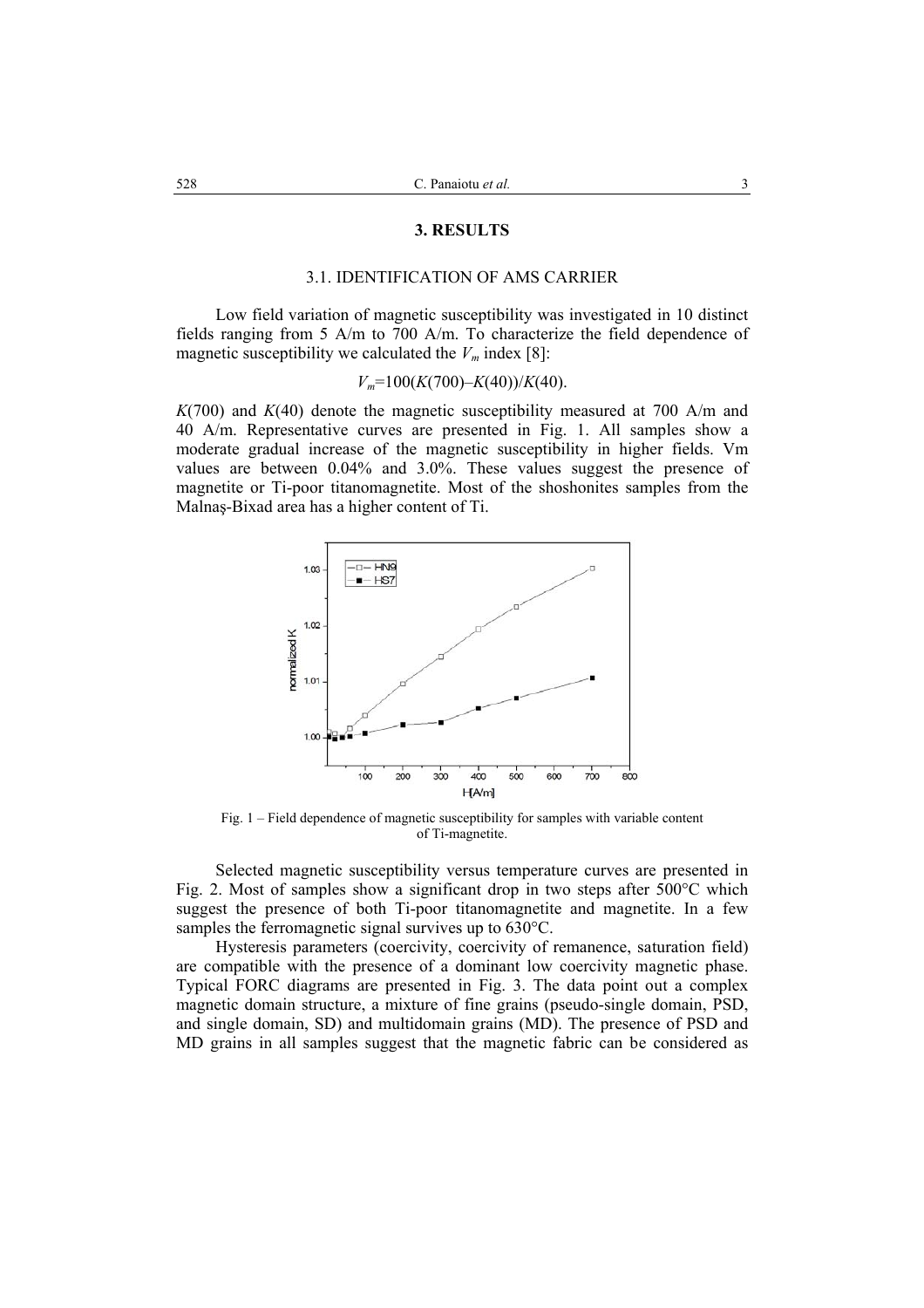normal (*K*max is parallel to silicate fabric flow) and is not significant weakened by SD grains [9]. Most of samples show different vertical spreading which can be interpreted as indication of magnetostatic interactions [7].



Fig. 3 – Representative FORC diagrams.



Fig. 4 – Anisotropy degree,  $P_{\text{m}}$ , and shape parameter,  $T_{\text{m}}$ , *versus* magnetic susceptibility  $K_{\text{m}}$ .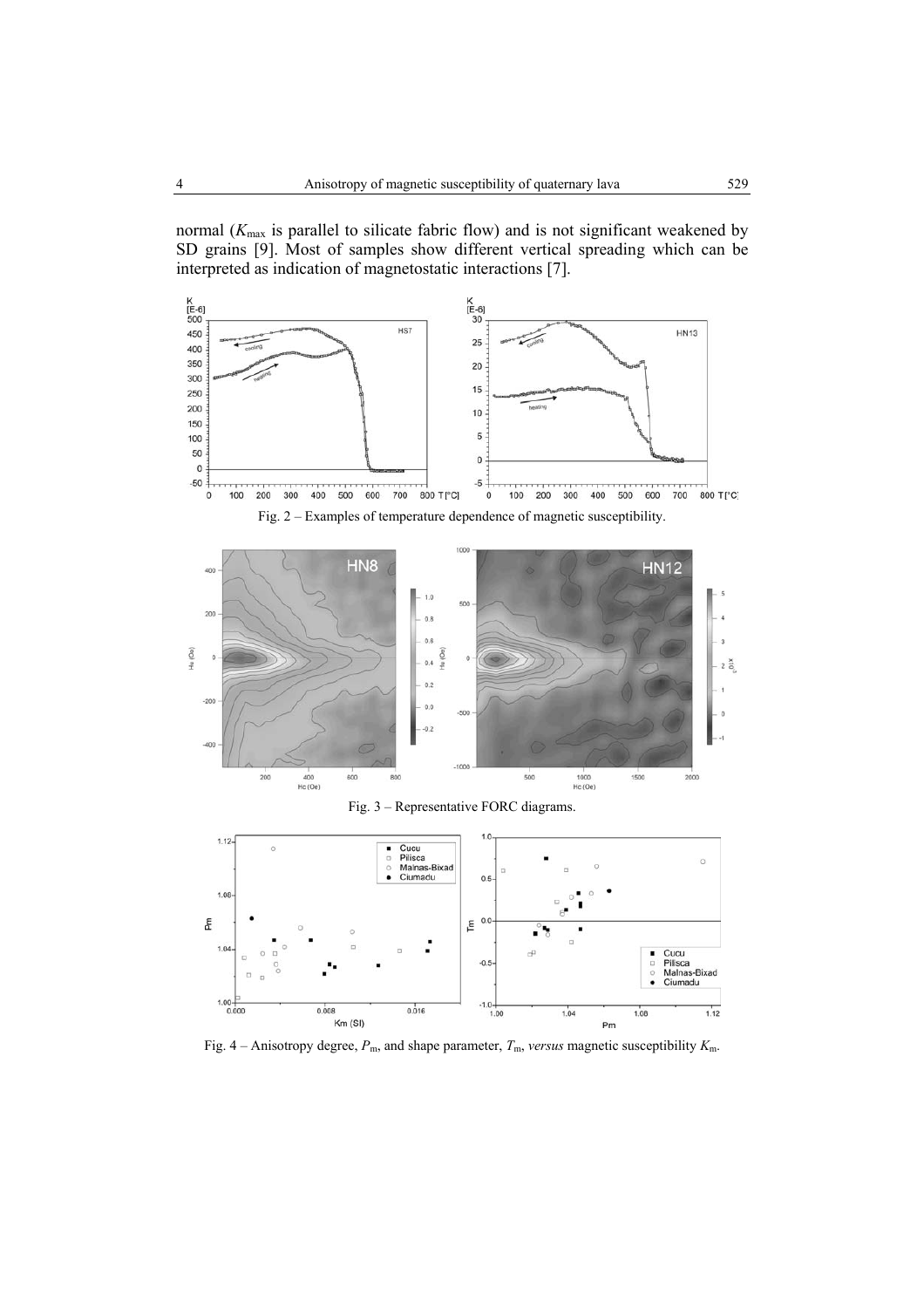

Fig. 5 – Typical examples for magnetic liniation (left) and magnetic foliation (right). Open symbols represent specimen eigenvectors; full symbols are mean eigenvectors:  $K_1 = K_{\text{max}}$ ,  $K_2 = K_{\text{int}}$ ,  $K_3 = K_{\text{min}}$ .

*Table 1* 

| AMS and rockmagnetic parameters       |   |                              |             |             |        |                                                              |      |
|---------------------------------------|---|------------------------------|-------------|-------------|--------|--------------------------------------------------------------|------|
| Site                                  | N | $K_{m}$ (SI)                 | $P_{\rm m}$ | $T_{\rm m}$ |        | $K_{\text{max}}$ (°) $K_{\text{min}}$ (°) $V_{\text{m}}$ (%) |      |
| Cucu volcanic structure (andesite)    |   |                              |             |             |        |                                                              |      |
| HS1: 46.207633°N, 25.8102°E, 1007m    | 5 | 8.39E-03                     | 1.029       | $-0.10$     | 124/11 | 250/71                                                       | 0.28 |
| HS2: 46.206383°N, 25.807517°E, 958m   | 5 | 1.73E-02                     | 1.046       | 0.33        | 89/7   | 321/78                                                       | 1.20 |
| HS3: 46.206517°N, 25.80745°E, 973m    | 5 | 3.45E-03 1.047               |             | 0.18        | 359/49 | 189/39                                                       | 0.51 |
| HS4: 46.2056°N, 25.808867°E, 938m     | 5 | 6.70E-03                     | 1.047       | 0.21        | 107/6  | 210/62                                                       | 0.23 |
| HS5: 46.204783°N, 25.816417°E, 895m   | 5 | 1.27E-02                     | 1.028       | 0.75        | 203/12 | 107/25                                                       | 0.50 |
| HS6: 46.2046°N, 25.82035°E, 927m      | 5 | 6.72E-03                     | 1.047       | $-0.09$     | 93/4   | 196/69                                                       | 0.73 |
| HS7: 46.216267°N, 25.714883°E, 1078   | 5 | 1.71E-02                     | 1.039       | 0.13        | 207/0  | 115/74                                                       | 1.10 |
| HS9: 46.2017°N, 25.746983°E, 1093m    | 5 | 8.86E-03                     | 1.027       | $-0.07$     | 225/21 | 59/68                                                        | 0.61 |
| HS10: 46.201067°N, 25.74205°E, 1082 m | 5 | 7.93E-03                     | 1.022       | $-0.14$     | 34/8   | 278/71                                                       | 0.70 |
| Pilișca volcanic structure (andesite) |   |                              |             |             |        |                                                              |      |
| HN1: 46.15431°N, 25.84633°E, 870m     | 5 | 1.46E-02                     | 1.039       | 0.61        | 273/10 | 181/10                                                       | 2.30 |
| HN2: 46.13747°N, 25.85379°E, 622m     | 5 | 2.41E-03                     | 1.019       | $-0.39$     | 162/18 | 315/69                                                       | 0.05 |
| HN11: 46.107283°N, 25.846283°E, 604m  | 5 | 1.05E-02                     | 1.042       | $-0.24$     | 354/19 | 84/0                                                         | 0.54 |
| HN12: 46.111383°N, 25.84685°E, 633m   | 5 | 3.54E-03                     | 1.037       | 0.11        | 268/6  | 2/35                                                         | 0.03 |
| HN13: 46.126217°N, 25.849683°E, 646m  | 5 | 1.21E-03                     | 1.021       | $-0.36$     | 149/20 | 281/60                                                       | 0.67 |
| HN14: 46.1232°N, 25.85405°E, 612m     | 5 | 8.07E-04                     | 1.034       | 0.23        | 74/53  | 177/9                                                        | 0.30 |
| HS11: 46.133800°E, 25.818133°E, 929m  | 5 | 2.45E-04                     | 1.004       | 0.60        | 327/54 | 76/34                                                        | 0.04 |
| Malnas dome (shoshonite)              |   |                              |             |             |        |                                                              |      |
| HN4: 46.052117°N, 25.8194°E, 632m     | 5 | 3.64E-03                     | 1.029       | $-0.15$     | 65/2   | 334/27                                                       | 2.00 |
| HN5: 46.051°N, 25.820317°E, 612       | 5 | 5.80E-03                     | 1.056       | 0.65        | 246/7  | 7/76                                                         | 2.90 |
| HN6: 46.03955°N, 25.822433°E, 622m    | 5 | 3.82E-03 1.024               |             | $-0.04$     | 288/25 | 78/61                                                        | 1.20 |
| HN7: 46.048933°N, 25.813267°E, 643    | 5 | 2.44E-03                     | 1.037       | 0.08        | 78/9   | 169/7                                                        | 1.10 |
| Bixad dome (shoshonite)               |   |                              |             |             |        |                                                              |      |
| HN8: 46.078133°N, 25.833067°E, 601m   | 5 | 1.04E-02                     | 1.053       | 0.33        | 357/9  | 261/34                                                       | 0.90 |
| HN9: 46.08255°N, 25.834183°E, 584m    | 5 | 3.38E-03                     | 1.115       | 0.71        | 363/19 | 144/4                                                        | 3.00 |
| HN10: 46.090933°N, 25.837117°E, 626m  | 5 | 4.38E-03                     | 1.042       | 0.28        | 206/18 | 348/66                                                       | 0.24 |
| Ciumadu volcanic structure (dacite)   |   |                              |             |             |        |                                                              |      |
| HN15: 46.120767°N, 25.90308°E, 1105m  |   | $5 \mid 1.47E-03 \mid 1.063$ |             | 0.36        | 81/14  | 175/14                                                       | 0.63 |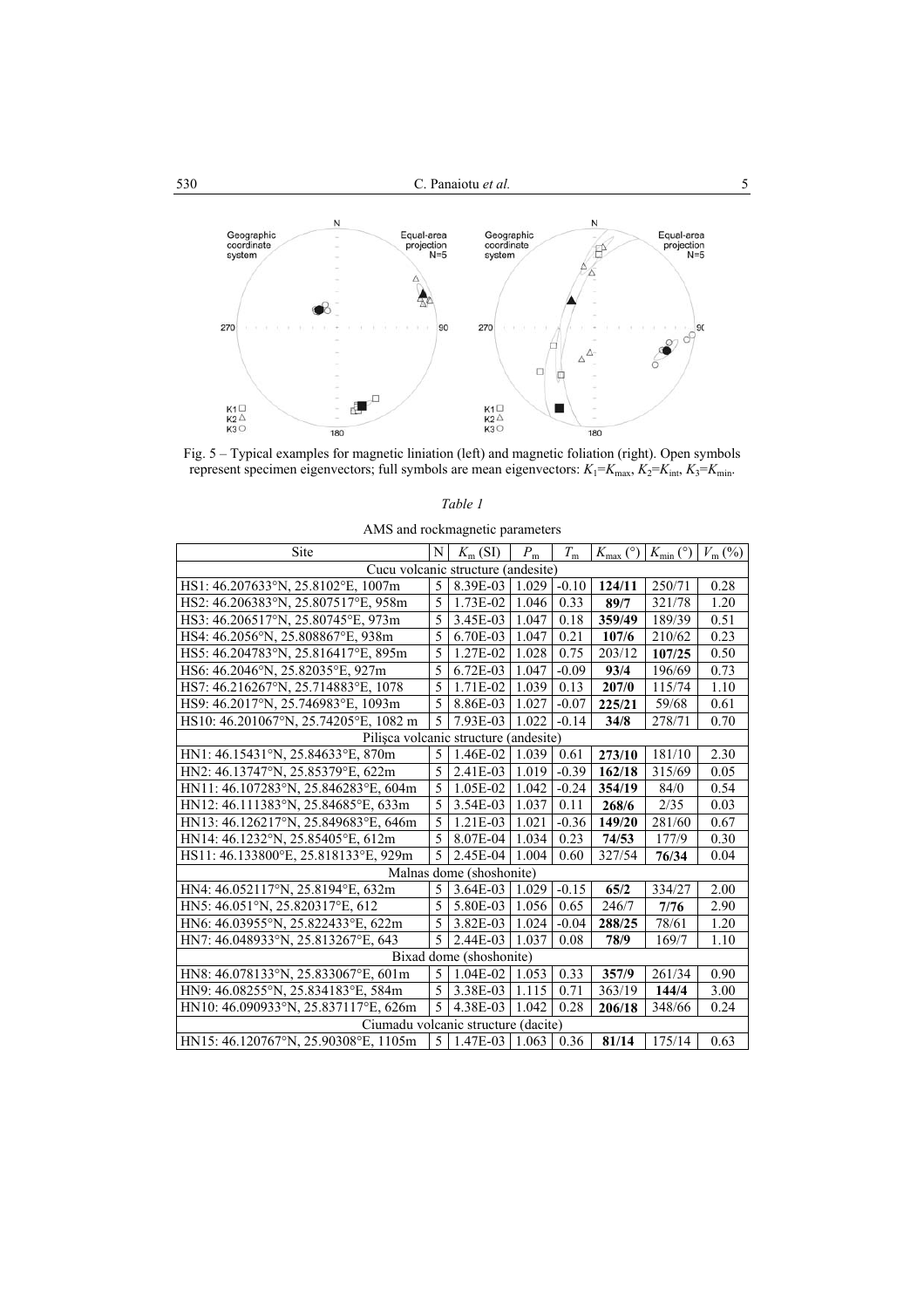## 3.2. AMS PARAMETERS AND EIGENVECTOR DIRECTIONS

To characterize the AMS we used the following parameters, *e.g.* [10]: (1) the mean susceptibility:  $K_m = (K_{\text{max}}+K_{\text{int}}+K_{\text{min}})/3$ ; (2) the degree of anisotropy:  $P = K_{\text{max}}/K_{\text{min}}$ ; (3) the shape parameters:

$$
T = (2\ln(K_{\text{int}}) - \ln(K_{\text{max}}) - \ln(K_{\text{min}})/( \ln(K_{\text{max}}) - \ln(K_{\text{min}})).
$$

The parameter *T* characterizes the symmetry of the AMS ellipsoid. If  $0 < T < +1$  the AMS ellipsoid is oblate (the magnetic fabric is planar);  $T = +1$ means that the AMS ellipsoid is rotationally symmetric (uniaxial oblate). If  $-1 < T < 0$  the AMS ellipsoid is prolate (the magnetic fabric is linear);  $T = -1$ means that the AMS ellipsoid is uniaxial prolate.

The site-mean values of these parameters are presented in Table 1 and are plotted in Fig. 4. With two exceptions the mean degree of anisotropy varies between 1.02 and 1.06 for all sampled volcanic structures. These values could be explained by the low aspect ratio of titanomagnetites and the position of our samples in central part of the lava flows. Close to the lava edges the degree of anisotropy usually displays higher values with respect to the central part [9]. Most of the shape parameter values are between –0.5 and 0.5. Larger values are only in the foliation field where four sites have means around 0.7.

The site-mean values of azimuth and inclinations of the  $K_{\text{max}}$  and  $K_{\text{min}}$ eigenvectors are presented in Table 1. Typical distributions of the eigenvector directions at the sampling site level are presented in Fig. 5. Most of the sites (20) have a significant grouping of the  $K_{\text{max}}$  axes (well define magnetic lineation). The other sites with a significant oblate ellipsoid have a good groping of the *K*min axes (well define magnetic foliation).

### **4. DISCUSSIONS**

It has been emphasized that the AMS fabric is carried by a Fe–Ti oxide phase, likely Ti-poor titanomagnetite and magnetite. In these phases, shape anisotropy of the grains (*i.e.*, aspect ration and relation to the silicate fabric) controls the AMS signal over the crystalline anisotropy of the grains [1, 9]. They display a large size and shape range, so the population is heterogeneous. They are most PSD particles, so that there is a normal magnetic fabric signature.

 To interpret the AMS data in terms of flow directions we have used only the directions of the magnetic lineation disregarding the sites dominated by magnetic foliation (bold  $K_{\text{max}}$  directions in Table 1). Most  $K_{\text{max}}$  plunge directions have inclinations lower than  $25^\circ$ . In two lava flows the inclination of  $K_{\text{max}}$  is greater than 45° (sites HS3 and HN14, Table 1). It has been assumed that lava flows are mainly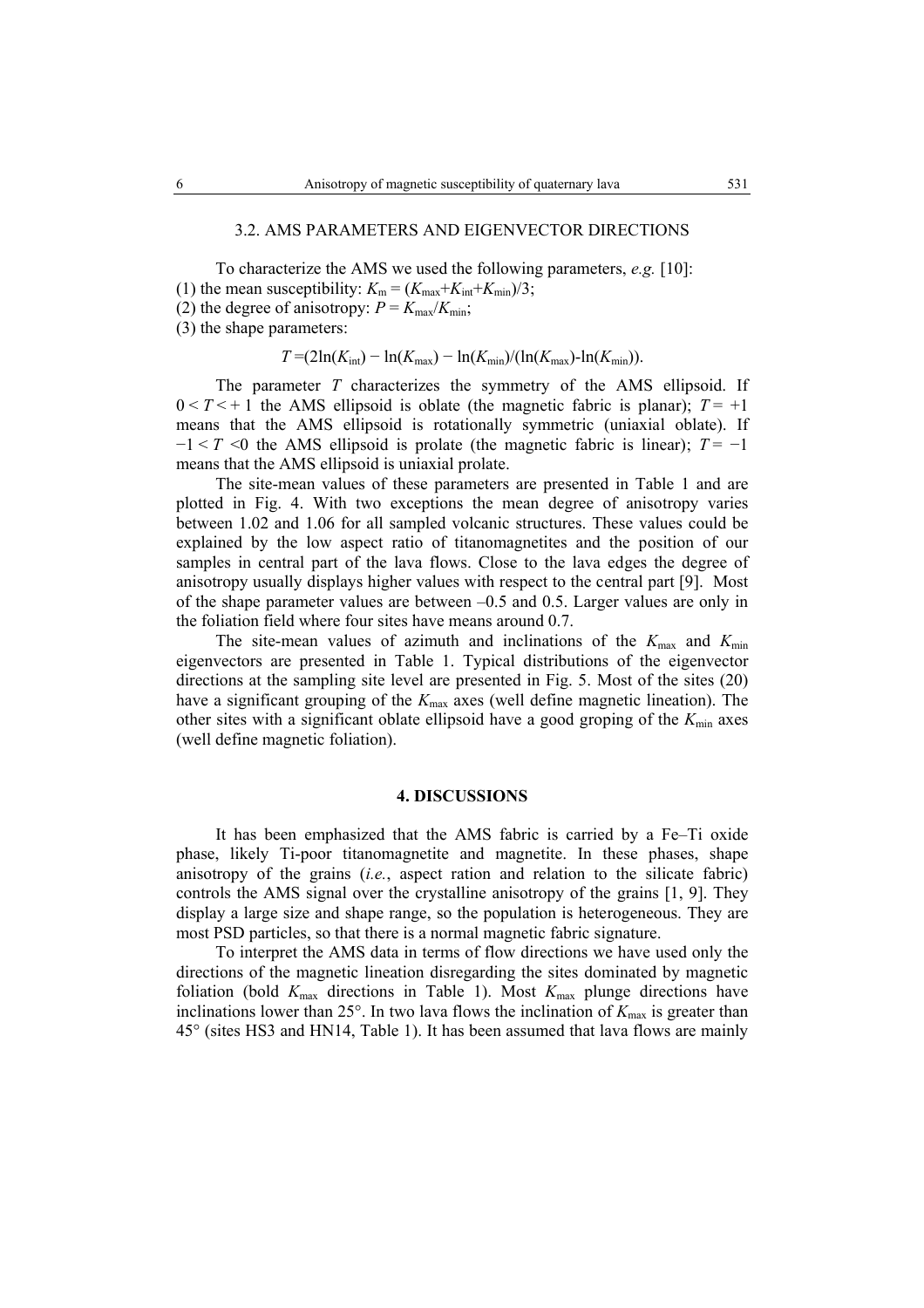



Fig. 6 – Distribution of magnetic lineation ( $K_{\text{max}}$  directions). Symbols: (1) Ciumadu volcano; (2) Malnaş-Bixad domes; (3) Pilişca volcano; (4) Cucu volcano; (5) crater; (6) eruption center; (7) *K*max direction and plunge. Simplified geological map after [12].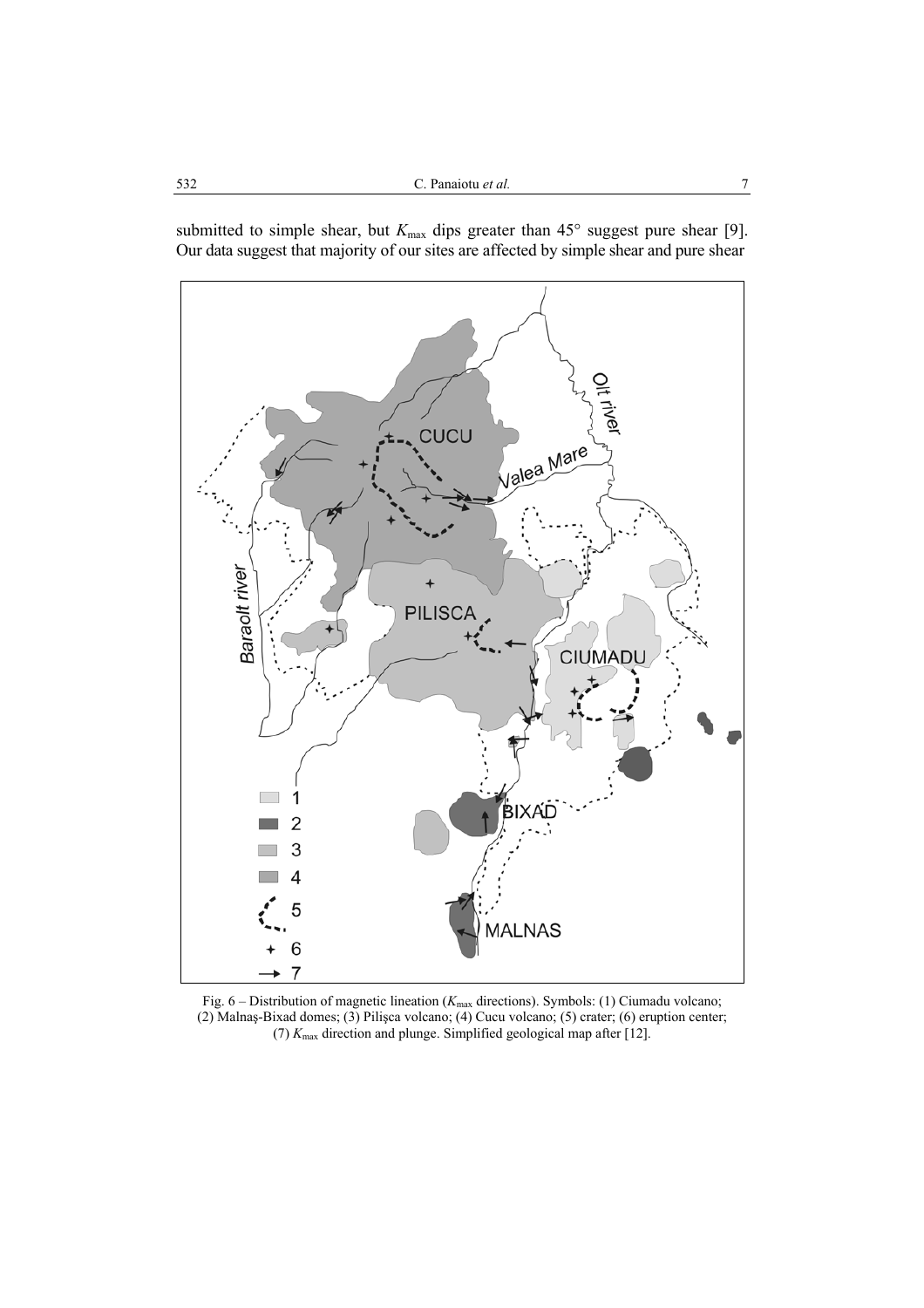signature is dominant only at site HN14 which is probably situated near the front of the lava. Sites HS3 which also have a large inclination is located in the Cucu volcanic edifice along the Valea Mare River. Both the direction and the plunge of *K*max at this site is different from neighboring sites (HS1, HS2, HS4, HS6). This site was sampled in an andesite with significant hydrothermal alteration. We suspect that the magnetic fabric at this site is altered by the hydrothermal transformations and cannot be used to infer the flow direction.

 The expected regional lava flow directions can be inferred taking into account the position of the eruption centers and the geometry of the volcanic edifices. The arrows in Fig. 6 mark the direction and plunge of magnetic lineation  $(K_{\text{max}})$ . As it can be noticed from Fig. 6 most of  $K_{\text{max}}$  directions for all three volcanic structures (Cucu, Pilişca and Ciumadu) are compatible with expected local lave flow directions. In three cases (HS10 from the western part of the Cucu volcanic edifice, HN1 and HN11 from the Pilisca volcanic edifice) the  $K_{\text{max}}$  plunge direction switch from the expected plunge direction to the opposite plunge. Such changes can also be found in other flows [9 and references there in]. Several explanations can be invoked [9]: (1) a succession of several lava units each undergoing a basal and top shear; (2) an inhomogeneous flow with rheological steps; (3) the lava flow had occasional upstream flow events; (4) the flow is wavy and the vertical profile is recording the progressing lateral set of undulations. To distinguish the correct mechanism a more dens sampling scheme is necessary at such sites corroborated with petrographic and mineralogic data.

The  $K_{\text{max}}$  directions from the shoshonitic domes from Malnaş-Bixad area are more dispersed. Such dispersion in different parts of large domes is not unusual *e.g.* [11]. The magnetic fabric is controlled by the position of the feeder system of the dome and position of the sampling sites with respect to the dome margins.

## **5. CONCLUSIONS**

 In this investigation we have studied for the first time the AMS for lava flows produced by the last volcanic eruptions from the East Carpathians. Detailed rockmagnetic experiments have allowed us to identify that the main AMS carriers are mainly PSD Ti-poor titanomagnetites and magnetite. All investigate sites have statistical significant magnetic lineation or foliation. There is a general good agreement between the expected lava flow directions and the  $K_{\text{max}}$  directions for all the studied volcanic edifices. The AMS has dominant simple shear component in most of sites. Our study shows that in these types of volcanic rocks which can be found in the Southern Harghita Mountains geographical distributed sampling sites can provide useful information from AMS about lava flow direction.

*Acknowledgements*. We thank to the authors of Cureval8, FORCinel and Anisoft42 for the permission to use there software. This work was supported by CNCSIS ID\_974 grant 400/2007.